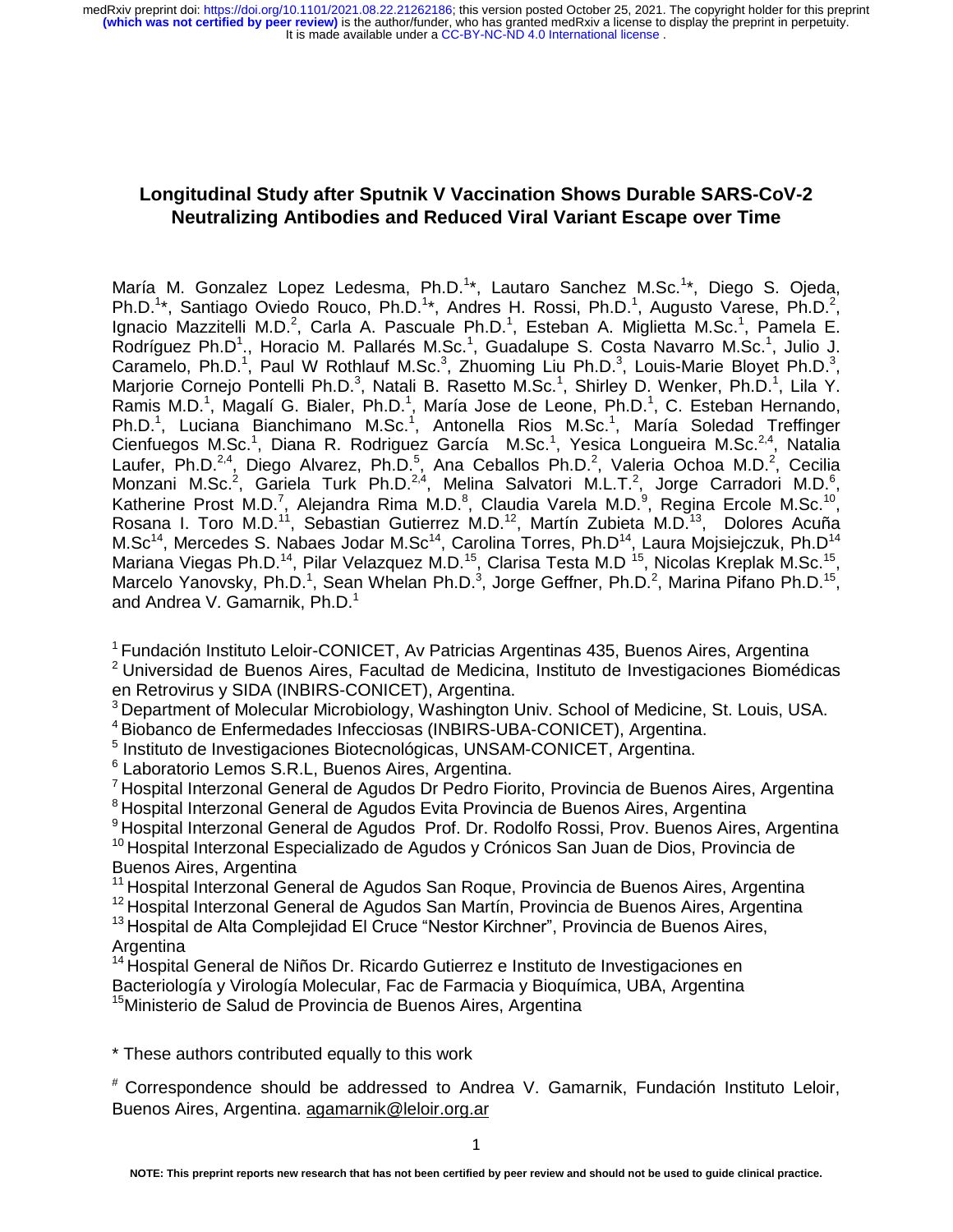## ABSTRACT

**Recent studies have shown a temporal increase in the neutralizing antibody potency and breadth to SARS-CoV-2 variants in coronavirus disease 2019 (COVID-19) convalescent individuals. Here, we examined longitudinal antibody responses and viral neutralizing capacity to the B.1 lineage virus (Wuhan related), to variants of concern (VOCs: Alpha, Beta, Gamma, and Delta) and a local variant of interest (VOI: Lambda) in volunteers receiving the Sputnik V vaccine in Argentina. A collection of 472 serum samples obtained between January and September 2021 was used. The analysis indicates that while anti-spike IgG levels significantly wane over time, the neutralizing capacity to the first-wave linages of SARS-CoV-2 and VOC are maintained within four months of vaccination. In addition, an improved antibody cross-neutralizing ability to circulating variants of concern (Beta, Gamma and Delta) was observed over time of vaccination. The viral variants that displayed higher escape to neutralizing antibodies with respect to the original virus (Beta and Gamma variants) were the ones showing the largest increase in susceptibility to neutralization over time after vaccination. Our observations indicate that serum neutralizing antibodies are maintained for at least four month and show a reduction of VOC escape over time of vaccination.** 

## **INTRODUCTION**

The coronavirus disease 2019 (COVID-19) pandemic is devastating economies and healthcare systems worldwide and has caused more than 4.4 million deaths by August 2021 (World Health Organization, 2021). Mass vaccination offers the possibility of halting this global burden. However, the limited vaccine supply and inequalities in vaccine accessibility create a need to increase international cooperation. An additional challenge in combatting COVID-19 has been the emergence in the late 2020 of new viral variants around the world with variable transmissibility, replication, and/or resistance to neutralizing antibodies. Viral variants harboring mutations in the spike protein may compromise vaccine immune control, and the rapid spread of these variants could undermine current efforts to end the pandemic. Thus, constant surveillance of viral variant emergence and documentation of immune responses elicited by different vaccine platforms are fundamental to optimizing pandemic control measures.

The humoral immune response elicited by SARS-CoV-2 infection and vaccination is a relevant marker of protection against subsequent viral encounters (Earle et al., 2021;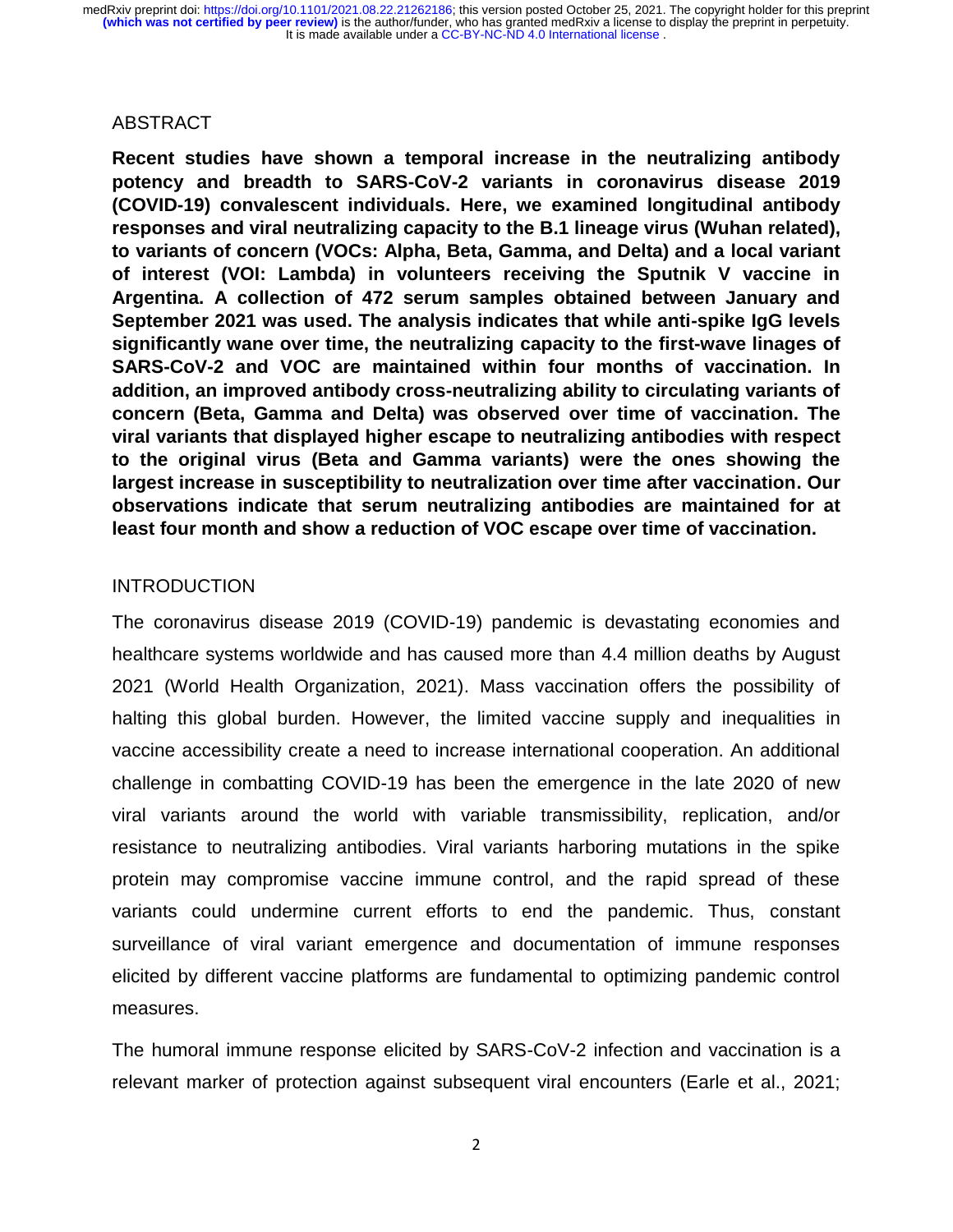Khoury et al., 2021; Krammer, 2021). Recent reports have provided important information regarding antibody durability and maturation processes in infected patients (Dispinseri et al., 2021; Gaebler et al., 2021; Wang et al., 2021). Antibody titers against SARS-CoV-2 were shown to wane over time for COVID-19 convalescent individuals, while antibody maturation increased the neutralization potency to the original SARS-CoV-2 and variants of concern (VOCs; Moriyama et al., 2021; Muecksch et al., 2021). This phenomenon has not been well described for vaccinated individuals. In this study, we evaluated the humoral response over time and the neutralizing potency of antibodies elicited by Sputnik V vaccination in Argentina. Sputnik V (Gam-COVID-Vac) is an heterologous recombinant adenovirus (rAd type 26 and rAd type 5) based vaccine (Logunov et al., 2020, 2021). Evaluation of the immune response over time up to four months after vaccination indicates that anti-spike antibody levels wane, but neutralization capacity is maintained, not only for the ancestral SARS-CoV-2 but also for widely and locally circulating viral variants. These data support the notion that antibody affinity maturation and limitation of VOC escape may occur over time after Sputnik V vaccination.

#### RESULTS

We evaluated the longitudinal anti-spike IgG antibody level and viral neutralizing capacity to SARS-CoV-2 VOCs in 118 volunteers (see Supplementary Table 1) receiving the complete two-dose regimen of the Sputnik V vaccine in Argentina, as a continuation of our recent report (Rossi et al., 2021). A collection of 472 serum samples were initially obtained between January and September 2021. Plasma samples were taken at four time points: before vaccination (baseline), and at 21, 42 and 120 days after the initial vaccination (second dose was applied at 21 days). There was 100% volunteer adherence. The levels of IgG antibodies against the complete spike protein were measured by titration (Ojeda et al., 2021) and quantification was carried out using the WHO International Antibody Standard (Kristiansen et al., 2021a). According to the presence of antibodies at baseline, samples were divided in two groups, without (Group 1) or with (Group 2) previous SARS-CoV-2 infection. Virus neutralizing antibodies were evaluated using two systems: a pseudotyped VSV spike-expressing GFP (Case et al., 2020) for the Wuhan, Alpha (United Kingdom), Beta (South Africa), Gamma (Manaos),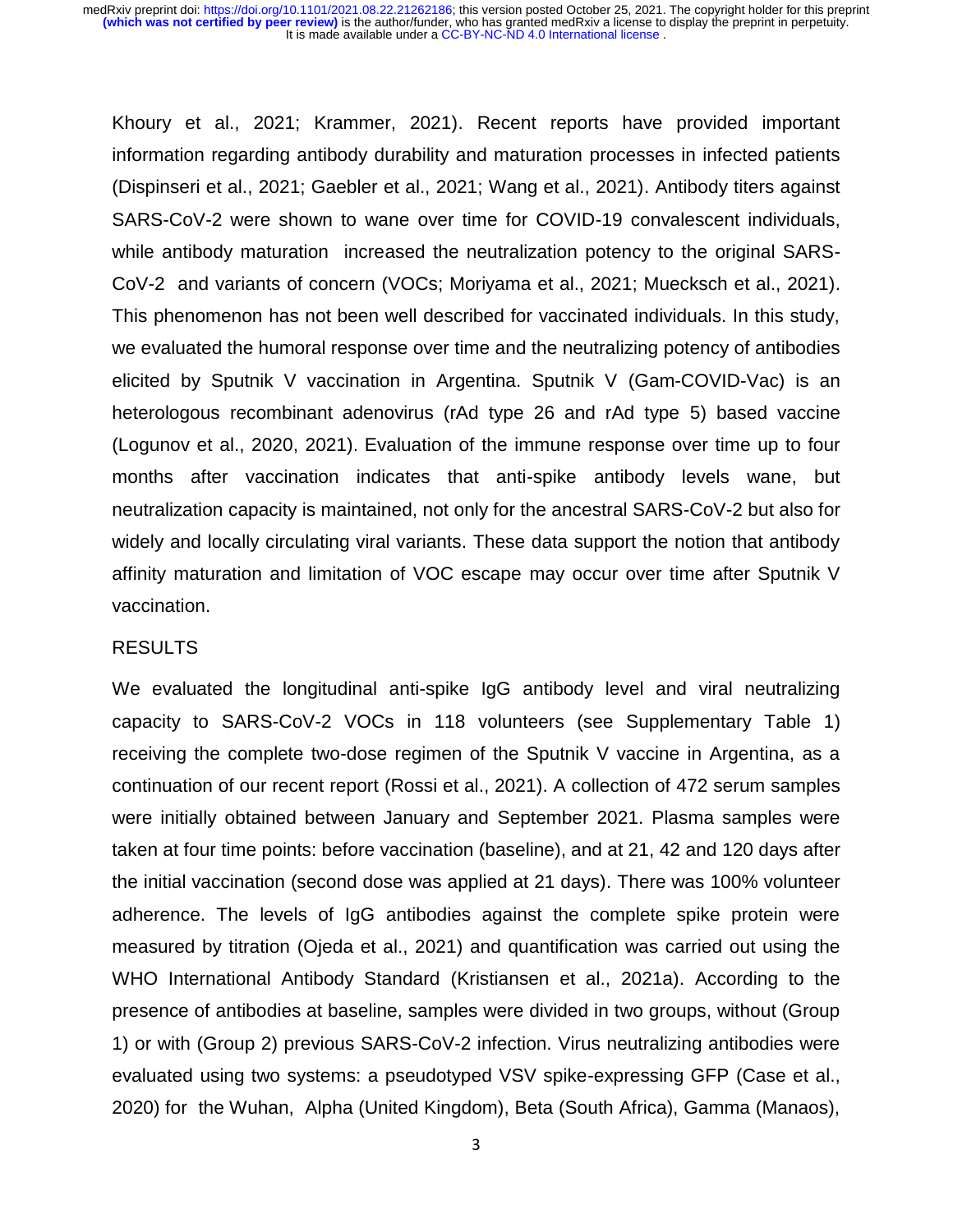and Delta (India) variants; and the live SARS-CoV-2 using local isolates for the B.1 lineage (Wuhan related) and regional circulating SARS-CoV-2 variants (Alpha, Gamma, and Lambda).

## **Sustained viral neutralization capacity over time upon Sputnik V vaccination**

A longitudinal analysis of 118 volunteers vaccinated with the two-dose regimen of Sputnik V showed that IgG levels declined over a period of 4 months. The geometric mean (GM) of international units of IgG anti-spike antibodies per ml (IU/ml) for the group that was seronegative (naïve) at baseline (Group 1, *N* = 88) declined from 758 (CI95%, 574–1001) at 42 days to 228 (CI95%, 166–314) by 120 days after the initial vaccination (**Figure 1A**). IgG level waning was also observed in participants who were seropositive (due to prior infection) at baseline (Group 2, **Figure S1**). For this group, the GM of antibody (IU/ml) was the highest after the first dose of the vaccine, 9429 (CI95%, 6303– 14105), and declined to 5193 (CI95%, 3390–7960) and 2719 (CI95%, 1706–4333) at 42 and 120 days after the initial vaccination, respectively. The geometric mean halfmaximal neutralizing titer (GMT IC50%) of Group 1 samples at 42 and 120 days after the initial vaccination was 116 (CI95%, 85–159) and 76 (CI95%, 51–114). No significant reduction in neutralizing capacity was observed over this period (**Figure 1B**).

The data show that, although the total amount of IgG anti-spike decreases as a function of time after Sputnik V vaccination, the neutralizing capacity in naïve individuals was maintained.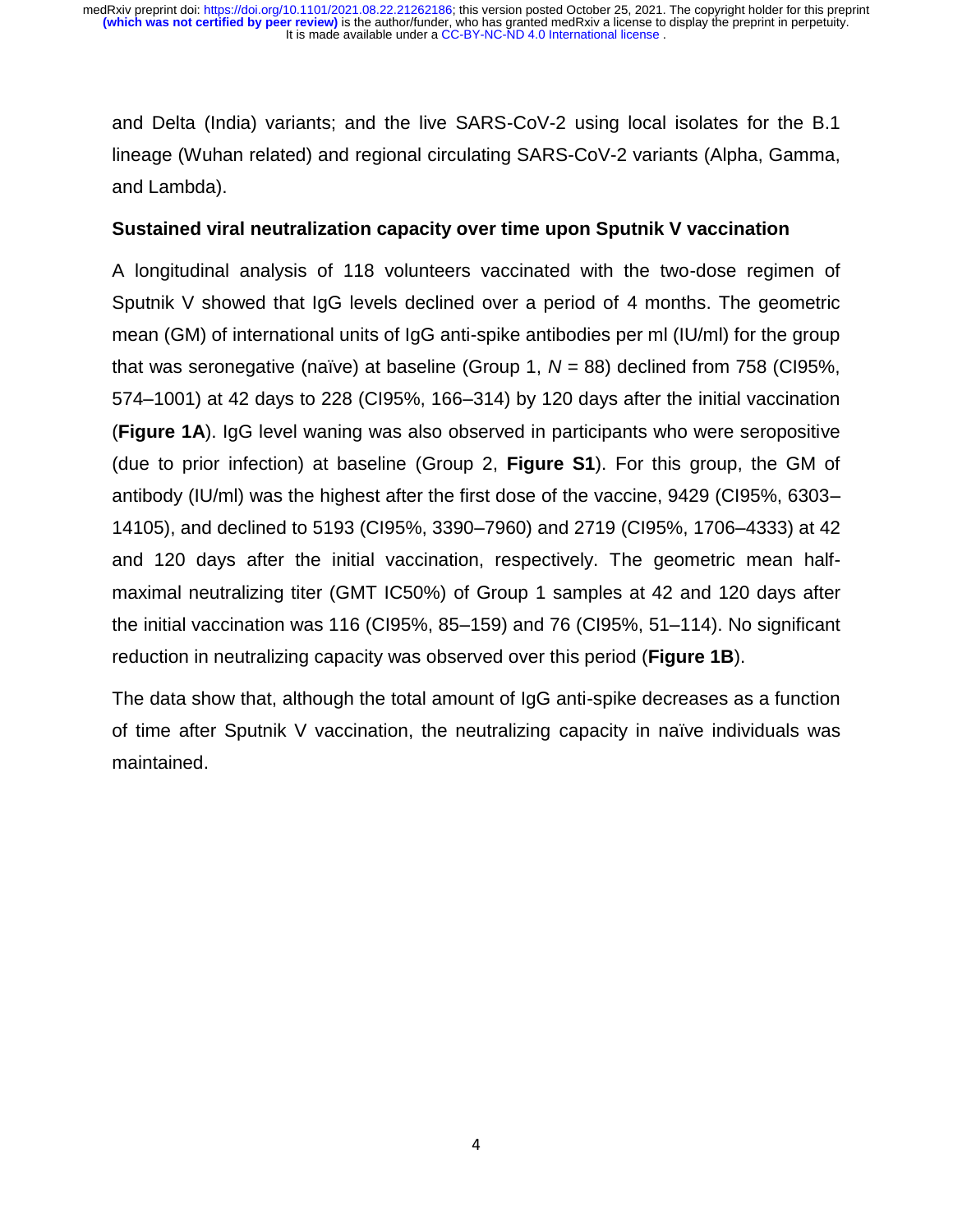

**Figure 1.** Immune response to the Sputnik V vaccine in naïve participants. (A) IgG anti-spike antibody levels quantified according to the WHO International Antibody Standard (*N* = 88). Antibodies were measured 21 (*N*=88), 42 (21 days post second dose) (*N*=88) and 120 (*N* = 88) days after the initial vaccination. (B) Neutralizing titers measured at 50% inhibition against the pseudotyped virus (CoV2pp GFP) for the same cohort as in A. The geometric means with 95% confidence intervals are shown. Wilcoxon matched paired test was used. Statistical significance is shown with the following notations: \*\*\*\**p* < 0.0001; \*\*\**p* < 0.001; ns, not significant.

### **Reduced VOC escape over time after Sputnik V vaccination**

We then evaluated the serum neutralizing activity to circulating VOCs elicited by Sputnik V vaccination. Viral infection inhibition was assessed using two systems a VSV-based pseudotyped virus and the isolated SARS-CoV-2. The VSV-based system encoded GFP and was pseudotyped with the spike protein corresponding to the original SARS-CoV-2 (Wuhan), and the Alpha (lineage B.1.1.7), Beta (lineage B.1.351), Gamma (lineage P.1), and Delta (lineage B.1.617.2) variants, which were initially identified in United Kingdom, South Africa, Manaos, and India, respectively. Serum samples collected 42 days after vaccination showed a 2.5- and 5.1-fold decrease in neutralizing activity against the Alpha and Delta variants in comparison with the Wuhan related pseudotyped virus ( $p = 0.002$  and  $p < 0.0001$ , respectively) (**Figure 2A**). The samples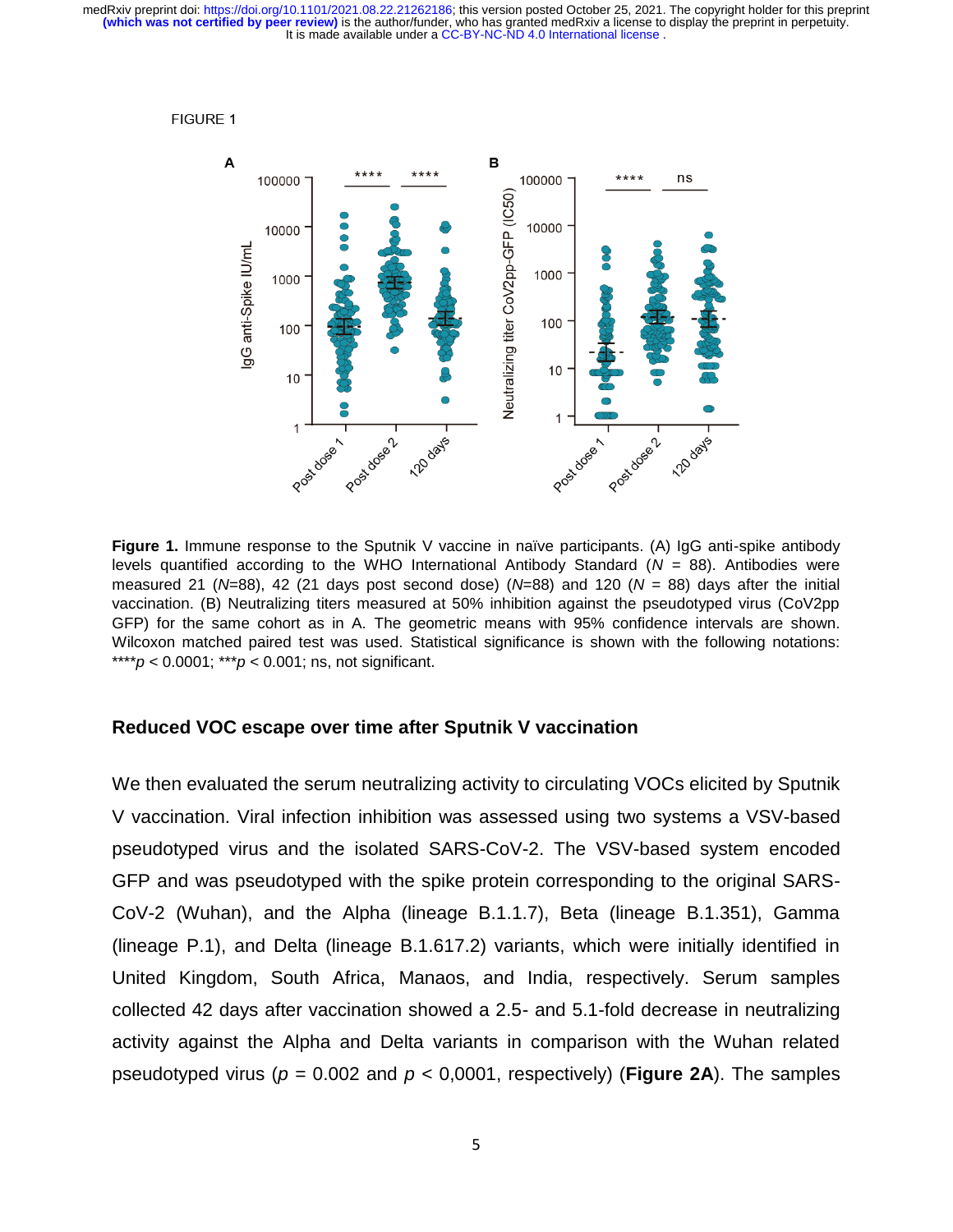were less effective at neutralizing the Beta and Gamma variants (19.2- and 13.8-fold reduction in neutralizing activity,  $p < 0.0001$  and  $p < 0.0001$ , respectively).

Serum samples collected 120 days after vaccination showed a 2.9-, 9.7-, 4.2-, and 3.4 fold decrease in neutralizing activity against the Alpha, Beta, Gamma, and Delta variants, respectively, compared with the Wuhan virus (**Figure 2B**). Interestingly, a significant reduction of neutralization escape was observed over time (from 42 to 120 days after vaccination) for the Beta and Gamma VOCs (**Figure 2C**). In addition, the level of neutralizing capacities over time was maintained for all the variants tested (**Figure 2D**).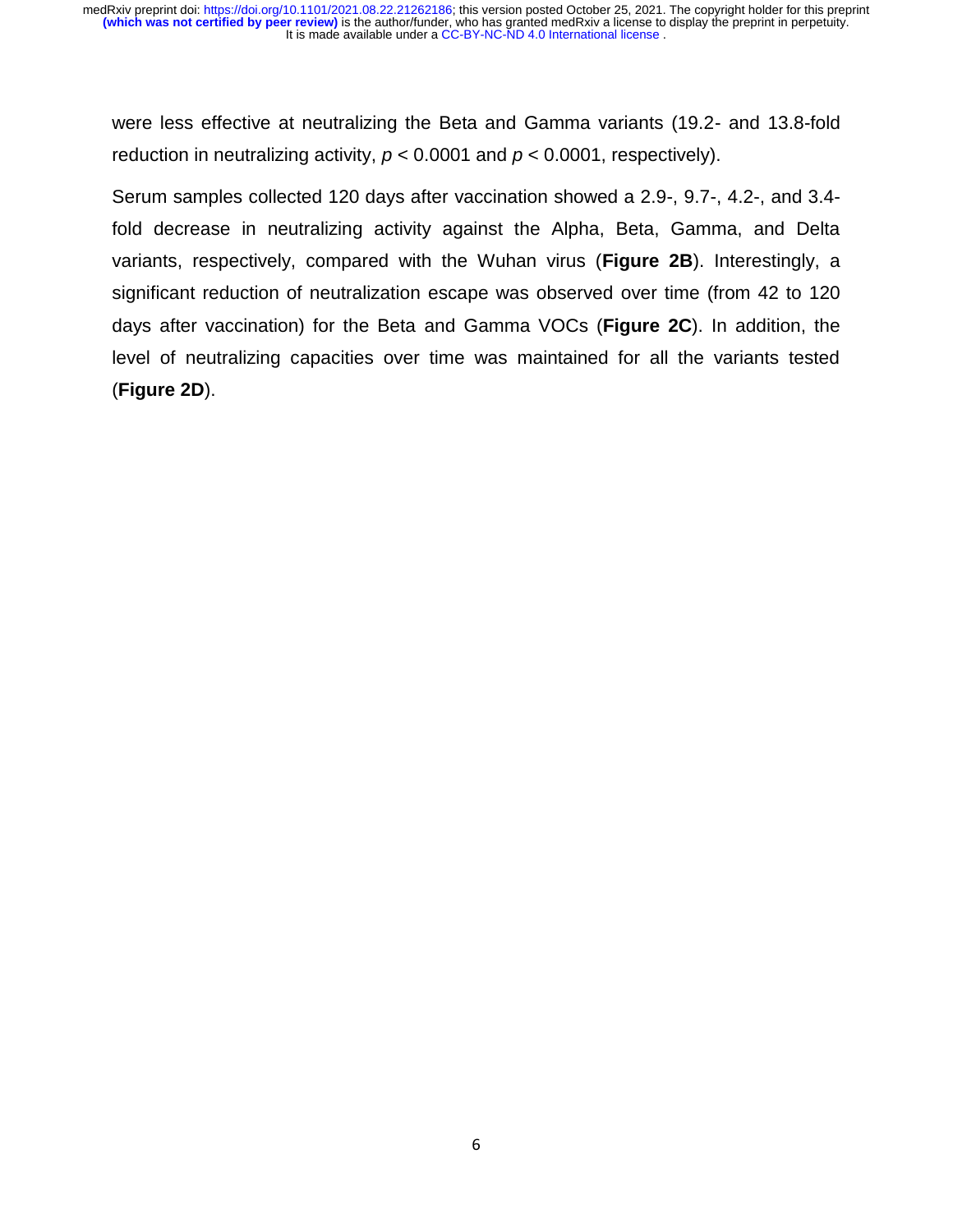**FIGURE 2** 

 $5.1$ 

Delta

 $3.4$ 

ns

 $\mathbf{1}$ 



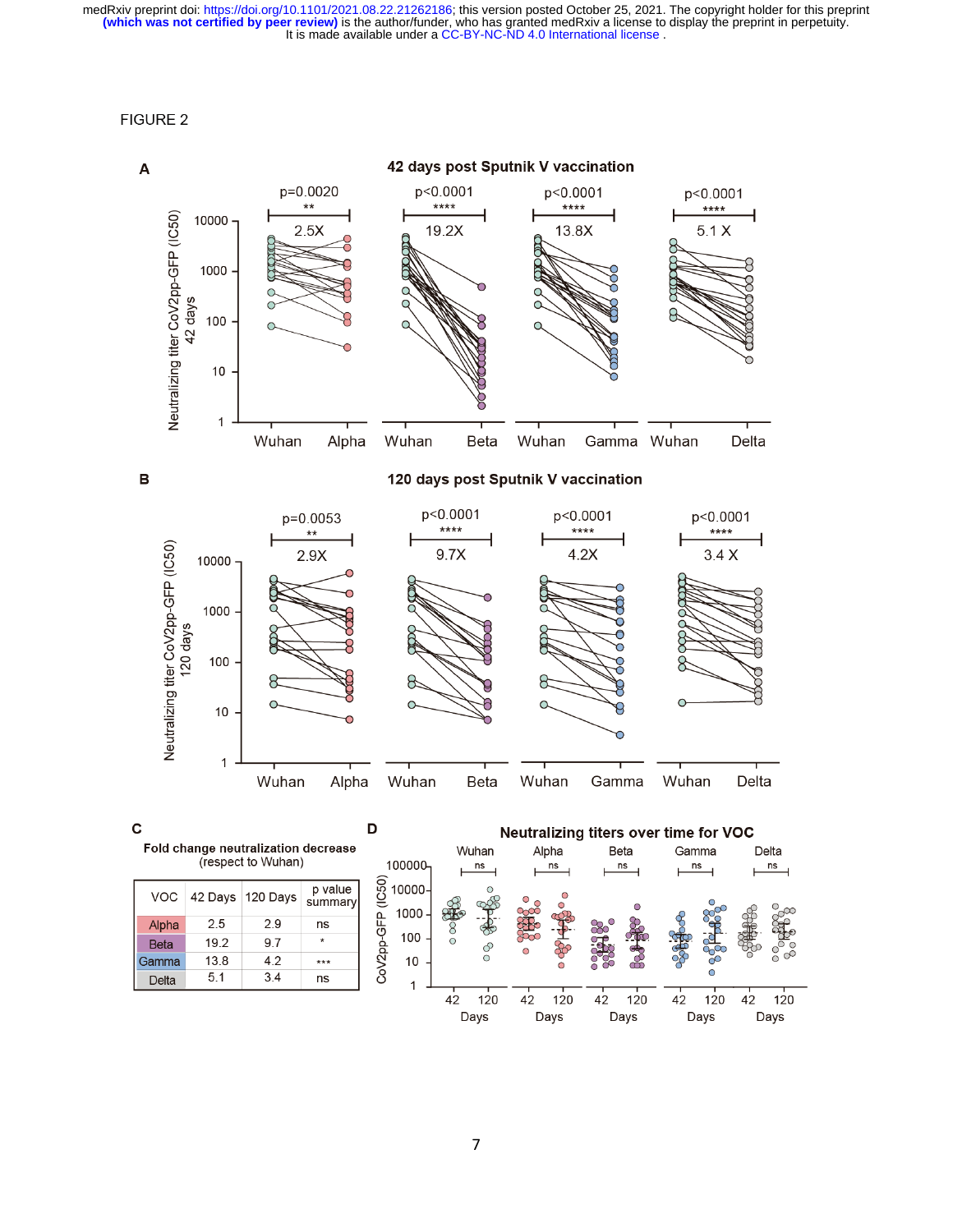**Figure 2**. Longitudinal analysis of neutralizing capacities of 19 sera samples from Sputnik-vaccinated participants for each variant of concern (VOC). Half-maximal neutralizing titers (IC50%) against VOCs using pseudotyped viruses (CoV2pp GFP), shown as fold change reduction normalized to the IC50% titer against the original virus. Sera collected 42 (A) or 120 (B) days after the initial vaccination were used for neutralization assays with the Alpha, Beta, Gamma, and Delta variants, as indicated in each case. A Wilcoxon matched paired test was used to analyze the data shown in A and B. (C) Comparison of fold change neutralization titer decrease for each VOC respect to the Wuhan virus at 42 and 120 days after vaccination. The significance of the reduction is indicated on the right. (D) Neutralizing capacity at 42 and 120 days after initial vaccination for each variant as indicated. For non-paired samples analysis in panel C and D the Mann-Whitney U test was used. Statistical significance is shown with the following notations: \*\*\*\*, *p* < 0.0001; \*\*\*, *p* < 0.001; \*, *p* < 0.05; ns, not significant.

The Lambda variant was initially detected in late December 2020 in South America (Andina, lineage C.37)(Romero et al., 2021). This novel sublineage within B.1.1.1, with a convergent deletion in the ORF1a gene (Δ3675–3677) and a novel deletion in the spike gene (Δ246–252, G75V, T76I, L452Q, F490S, T859N), rapidly spread in the region, replacing the Alpha variant and reaching frequencies in Argentina as high as 48% (Proyecto País, 2021). The Lambda, Alpha, and Gamma variants are the main SARS-CoV-2 viruses currently circulating in Argentina. The antibody neutralizing activity elicited by the Sputnik V vaccine was analyzed using the original local isolate B.1 (Wuhan related) virus and local isolates of the viral variants. A subset of 40 randomly selected group 1 volunteers were used for this analysis. Neutralizing titers were defined as the highest serum dilution that failed to elicit a cytopathic effect on the cell monolayer (**Figure 3**).

The virus neutralizing capacity of serum from Sputnik V-vaccinated individuals was slightly lower for the Lambda variant than for the original B.1 virus (2.8- and 2.9-fold change, at 42 and 120 days after the first vaccination dose, respectively). For the Alpha variant, no significant (at 42 days after the first dose) or mild (at 120 days after the first dose) escape to neutralization was observed (**Figure 3A and B**). By contrast, sera from vaccinated volunteers were less effective against the Gamma variant, showing a 5.9 and 2.9-fold reduction of inhibition in samples collected at 42 and 120 days after the initial vaccination, respectively (**Figure 3C)**. Neutralization capacity was maintained over time after Sputnik V vaccination for all SARS-CoV-2 variants analyzed (**Figure 3D**). Together, these data suggest an improved cross-neutralization capacity, limiting VOC antibody escape over time after vaccination.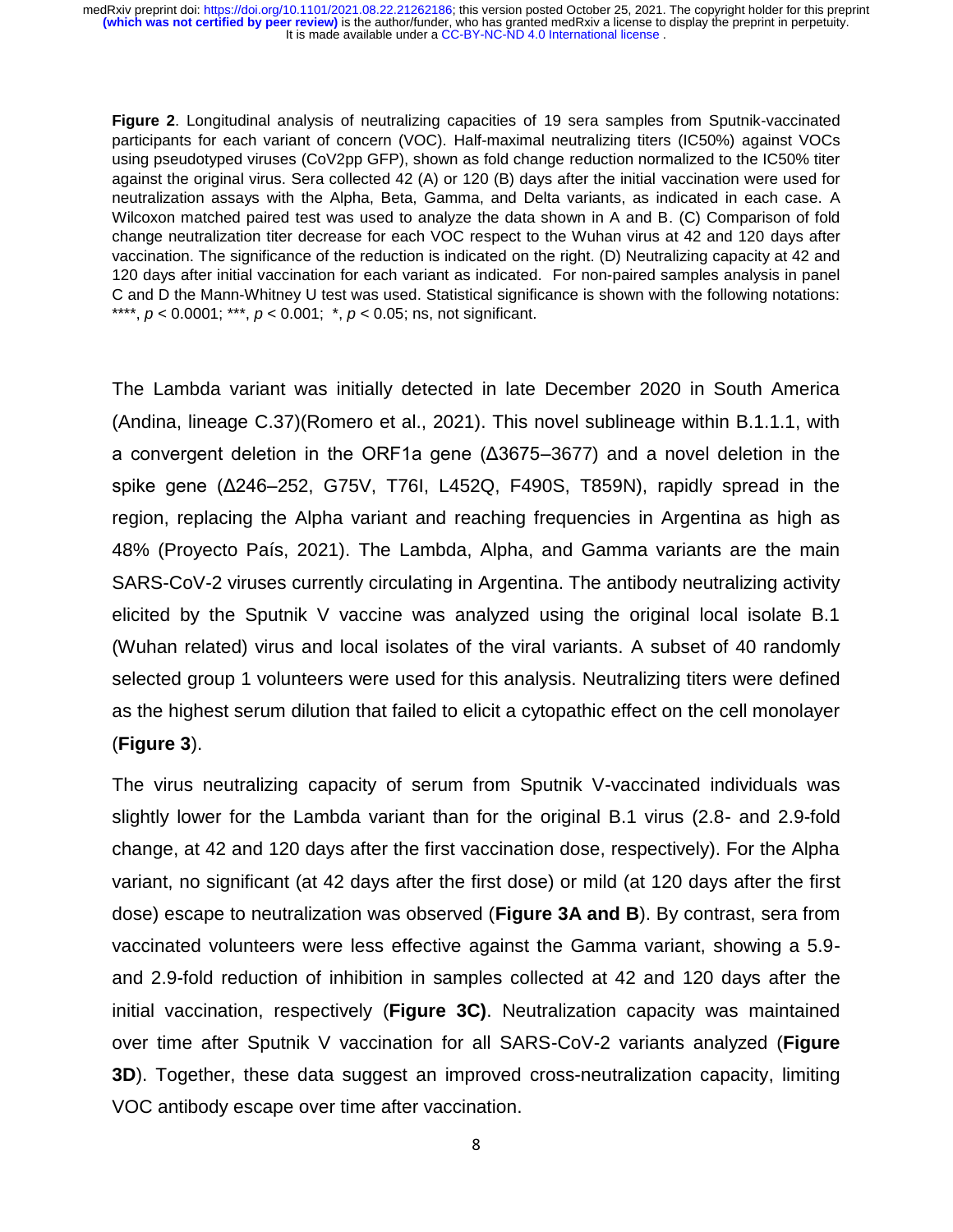

 $\mathbf c$ 



**Figure 3.** Longitudinal analysis of the neutralizing capacities of sera from Sputnik V-vaccinated individuals for each variant of concern (VOC) using viral isolates circulating in Argentina. The halfmaximal neutralizing titer (IC50%) for VOCs using a replicating SARS-CoV-2 was assessed and shown

42

Days

120

42

Days

120

42

120

Days

42

Days

1

 $\operatorname{\sf ns}$ 

 $\infty$ 

 $\circledcirc$ 

 $\circledcirc$ 

 $\overline{\mathbb{O}}$ 

 $\overline{\mathbb{C}}$ 

ato

COO

 $\circledcirc$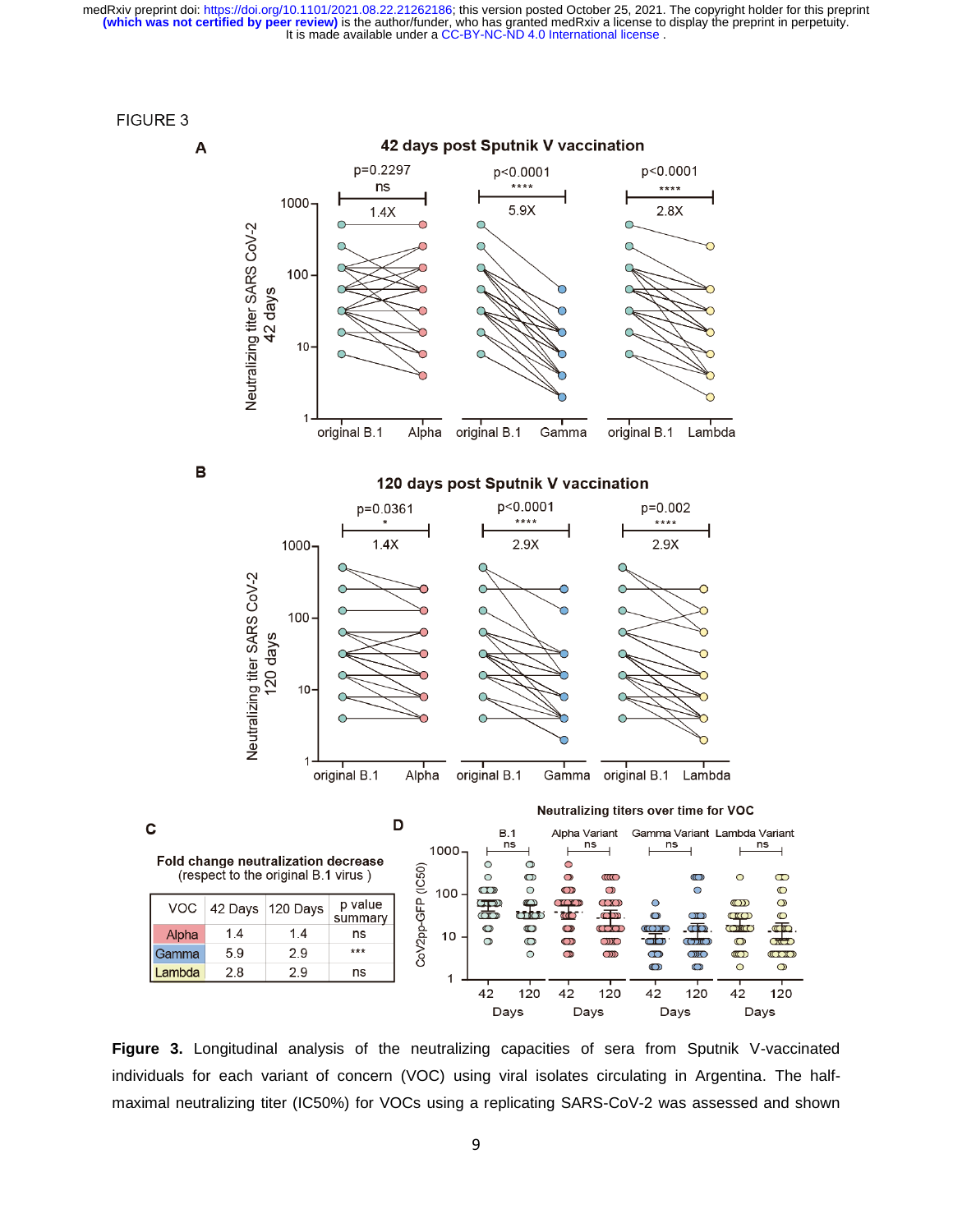as fold change reduction with respect to that for the original B.1 virus. Neutralizing Titers were defined as the highest serum dilution without any cytopathic effect on the monolayer. Sera (*N*=40) collected 42 days (A) or 120 days (B) after initial immunization were used for neutralization assays with Alpha, Gamma and Lambda variants, as indicated in each case. Wilcoxon matched paired test was used in panels A and B. (C) Comparison of fold change neutralization titer decrease for each VOC respect to the original B.1 virus at 42 and 120 days after vaccination. The significance of the reduction is indicated on the right. (D) Neutralizing capacity calculated at 42 and 120 days after initial immunization is shown for each variant as indicated. For non-paired samples analysis in panel C and D the Mann-Whitney U test was used. Statistical significance is shown with the following notations: \*\*\*\*, *p* < 0.0001; \*\*\*, *p* < 0.001; \*, *p* < 0.05; ns, not significant.

#### **CONCLUSION**

Unraveling the long-term kinetics of antibodies to SARS-CoV-2 and VOCs in vaccinated individuals is important for understanding protective immunity against COVID-19 and for devising effective control measures. Here, we investigated the longitudinal humoral response in 118 volunteers vaccinated with Sputnik V. Our data indicate that anti-spike IgG antibodies wane over 4 months after vaccination without loss of serum neutralizing capacity against the original SARS-CoV-2 variant. The neutralizing capacity of the antibodies elicited by the vaccine was either slightly reduced or not reduced at all for the Alpha, Lambda, and Delta variants, while partial escape was observed for the Beta and Gamma variants. Antibodies elicited in individuals vaccinated with the Sputnik V vaccine also exhibited increased cross-neutralization capacity over time to VOCs. This might reflect the maturation of the antibody response induced by Sputnik V vaccination. Similar cross-neutralization increase to the original and VOC viruses was recently observed in longitudinal studies of individuals previously infected with SARS-CoV-2 (Moriyama et al., 2021) and of those harboring cloned neutralizing antibodies derived from convalescent donors (Gaebler et al., 2021; Muecksch et al., 2021). These studies suggest that declining antibody titers may not be indicative of declining protection. In summary, our studies support an increase of cross-neutralization to circulating SARS-CoV-2 variants, reducing the viral scape, in the months following Sputnik V vaccination. Further studies to evaluate efficacy over time for VOC in vaccinated individuals will be necessary to define correlates of protection with antibody and neutralization titers.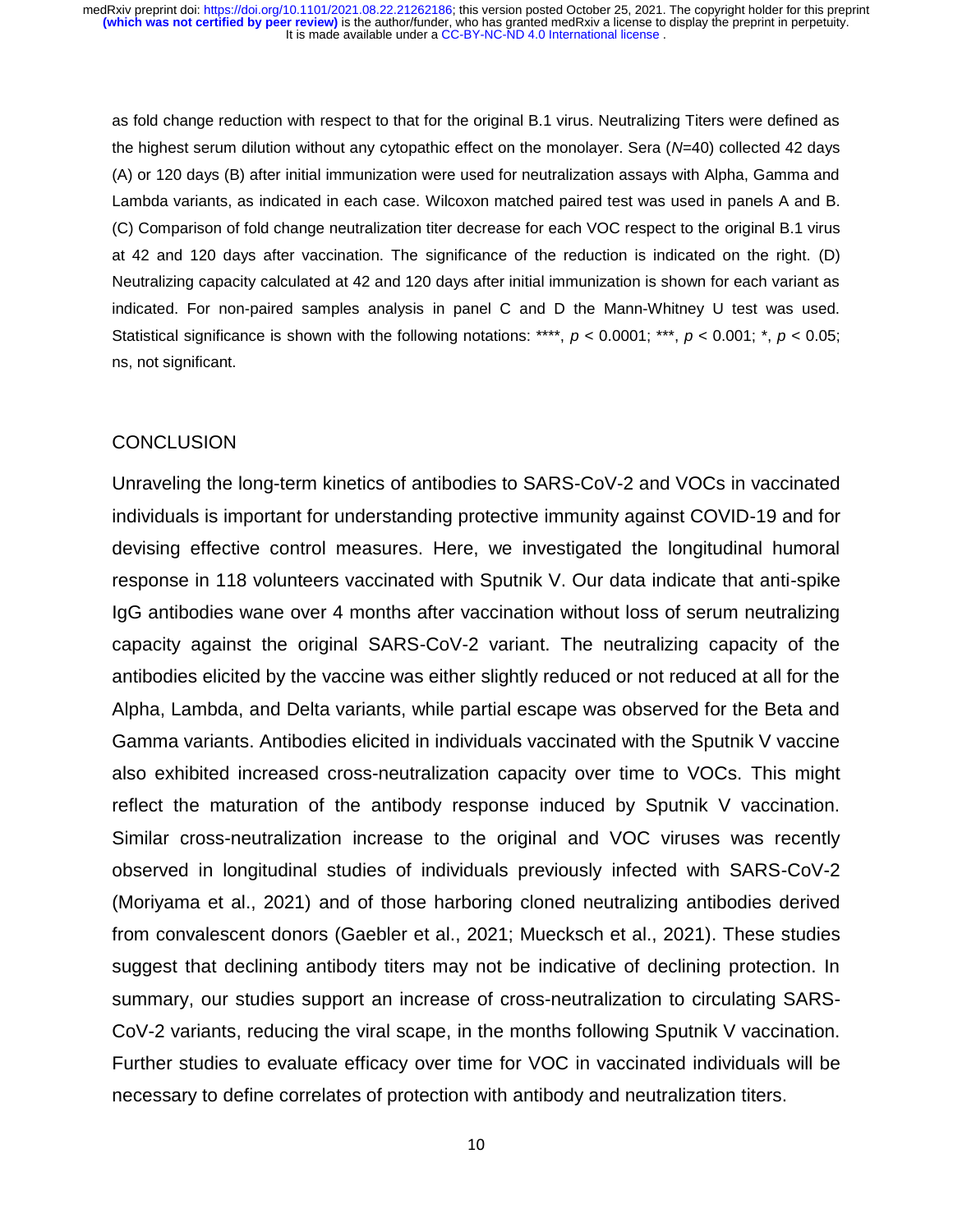### **METHODS**

### **Patient and sample origin**

This study monitors the humoral immune response over time post immunization with Sputnik V vaccine in 118 health care workers from Buenos Aires province, Argentina. Patient information is given in Supplementary Table 1. Blood was collected by venipuncture into SST tubes (BD Sciences) for serum and stored at 20ºC.

#### **Ethics**

Study enrollment started in January 2021 and is ongoing. Ethical approval was obtained from the central committee of the Ministry of Health of Buenos Aires and all participants provided written informed consent prior to collection of data and specimen (Cod#2021-00983502). All specimens were de-identified prior to processing and antibody testing for all serum specimens.

### **Cohort description**

The cohort were 31.4% male and 68.6% female with an average age of 49.3 years (range 22-76 years).Information about ethnicity was not collected.

Sequential serum samples were collected at five time points: before vaccination (baseline), and at 21, 42 and 120 days after the initial vaccination starting in January 2021. Volunteers were divided into two groups: without (Group 1) or with (Group 2) previous SARS-CoV-2 infection. Volunteers were classified according to the result of an ELISA IgG anti-Spike test at baseline.

### **Cell lines**

Vero-CCL81 cells (ATCC) and 293T ACE2/TMPRSS2 cells (kindly provided by Dr. Benhur Lee) were used. Cell were cultured at 37ºC in 5% CO2 in Dulbecco's Modified Eagle's high glucose medium (Thermo Fisher Scientific) supplemented with 10% fetal bovine serum (FBS)(GIBCO).

#### **Viruses**

SARS-CoV-2 pseudotyped particles (CoV2pp-GFP) expressing spike protein were generated in Sean Whelan laboratory (Case et al., 2020). The S gene of SARS-CoV-2 isolate Wuhan-Hu-1 (GenBank MN908947.3) and recombinant VSVs expressing variants of the SARS-CoV-2 spike, including B.1.1.7 (GenBank OU117158.1), B.1.351 (GenBank MZ212516.1), and P.1 (GISAID EPI\_ISL\_804823) were generated see below (Case et al., 2020).

The B.1, Alpha (B.1.1.7), Gamma (P.1) and Lambda (C.37) isolates were obtained from nasopharyngeal isolates. All viruses were passaged once in Vero cells and subjected to Sanger sequencing to confirm the introduction and stability of substitutions. All virus experiments were performed in an approved biosafety level 3 facilities.

## **Recombinant VSV**

Briefly, recombinant VSVs were rescued by infecting BSRT7/5 cells with vaccinia virus vTF7-3 and subsequently transfecting them with T7-driven support plasmids encoding VSV N, P, L, G, and VSV genomic cDNAs. Supernatants were harvested 72 h post-infection, cellular debris was removed by centrifugation (5 min and 1,000 x g), and supernatants were passed through 0.22 μm filters. Supernatants were plaque-purified on Vero-CCL81 cells. Individual clones were grown on Vero-CCL81 cells to generate P1 stocks. Working stocks were generated on Vero-CCL81 cells at 34°C. Viral stocks (VSV-eGFP-SARS-CoV-2), generated in Sean Whelan laboratory, were amplified in our laboratory using 293T ACE2/TMPRSS2 cells at an MOI of 0.01 in Dulbecco's Modified Eagle's medium containing 2% FBS at 37ºC. Viral supernatants were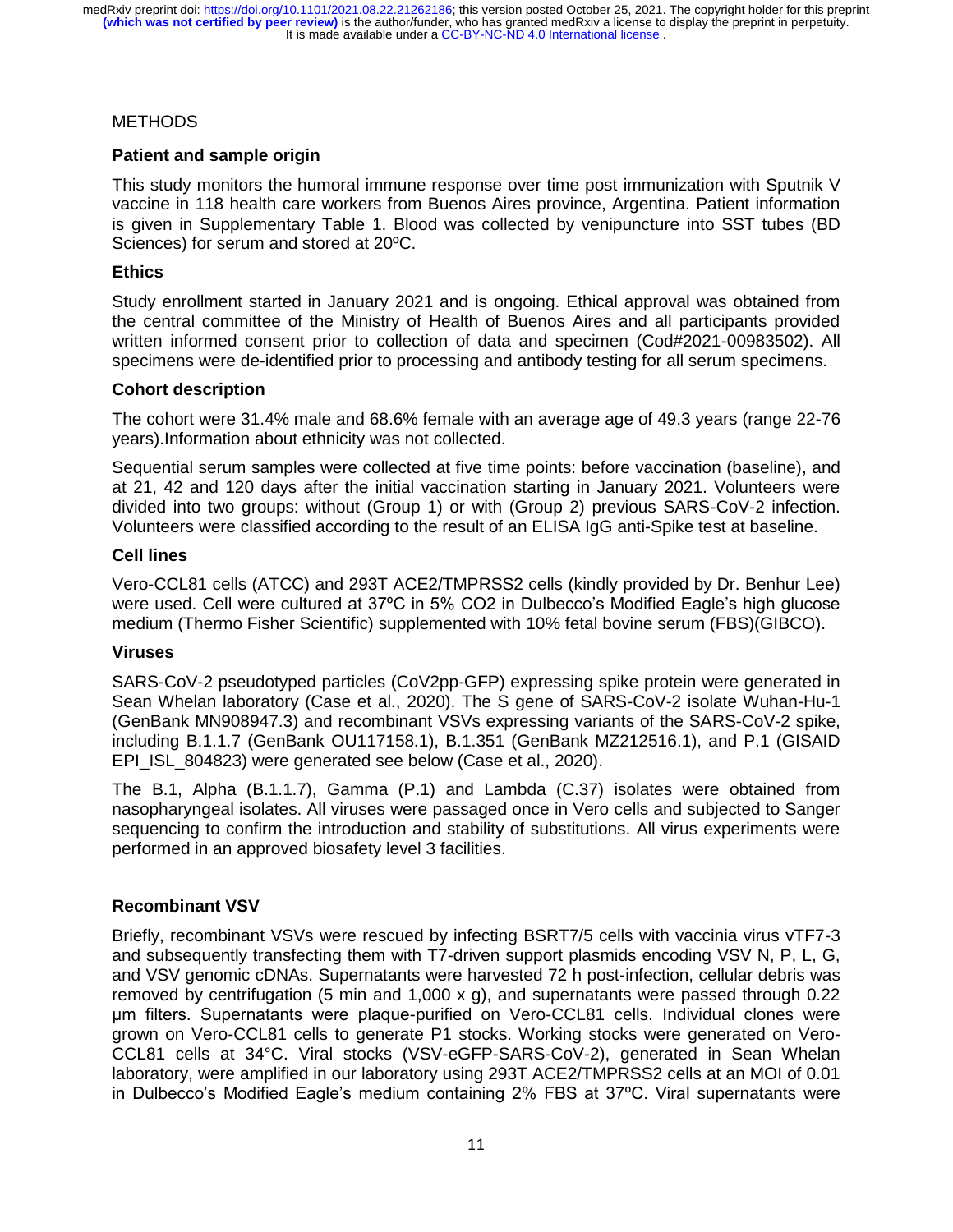harvested upon extensive cytopathic effect and GFP positive cells. The media was clarified by centrifugation at 1,000 x g for 5 min. Viral stocks were titrated by fluorescence forming units per milliliter (UFF/ml) in Vero cell line. Aliquots were maintained at -80ºC.

## **SARS-CoV-2**

SARS-CoV-2 ancestral reference strain 2019 (GISAID Accession ID: EPI\_ISL\_499083) B.1 was obtained from Dr. Sandra Gallegos (InViV working group). Alpha (GISAID Accession ID: EPI\_ISL\_2756558) and Gamma (GISAID Accession ID: EPI\_ISL\_2756556) variants were isolated at INBIRS from nasopharyngeal swabs. Lambda (hCoV-19/Argentina/PAIS-A0612/2021 GISAID Accession ID: EPI\_ISL\_3320903) variants was isolated at INBIRS from a sample of nasopharyngeal swab kindly transferred by Dr. Viegas and Proyecto PAIS. Virus was amplified in Vero E6 cells and each stock was fully sequenced. Work with SARS-CoV-2 was approved by the INBIRS Institutional Biosafety Committee at Biosafety level 3 with negative pressure.

### **Sequencing of the S gene**

Viral RNA was extracted from VSV-SARS-CoV-2 mutant viruses using TRIzol LS Reagent (Thermo Fisher Scientific), and S was amplified using M-MLV Reverse Transcriptase (Thermo Fisher Scientific). The mutations were identified by Sanger sequencing (Applied Biosystems).

### **SARS-CoV-2 antibody ELISA**

Antibodies to SARS-CoV-2 spike protein were detected using an established two step ELISA previously described (Ojeda et al., 2021). This assay has plates coated with a mixture of spike and the receptor binding domain (RBD). The SARS-CoV-2 antibody concentration of each sample expressed in International Units/mL (UI/mL)(Kristiansen et al., 2021b) was calculated by extrapolation of the OD 450 nm value on a calibration curve. For construction of the calibration curve, we determined OD 450 nm of serial dilutions of the WHO International Standard for anti-SARS-CoV-2 immunoglobulin. The linear range used was 0.2-1.5 OD 450nm. Therefore, we performed serial dilutions of the samples in order to find conditions where the OD 450nm of each sample fit adequately in the linear range.

## **SARS-CoV-2 spike pseudotyped VSV neutralization assay**

To compare the neutralizing activity of volunteer's sera against coronaviruses, neutralization assays were carried out with SARS-CoV-2 pseudotyped particles (CoV2pp-GFP), generated in Sean Whelan laboratory (Case et al., 2020). CoV2pp-GFP carries vesicular stomatitis virus as viral backbone, bearing the E gene in place of its G glycoprotein (VSV-eGFPSARS-CoV-2), and expresses full length wild-type or mutant spike variant on its envelope. Vero cells were used for these assays. Cells were maintained with DMEM high glucose with 10% FBS and were seeded in a 96-well plate the day before infection. Patient sera were heat inactivated at 56ºC for 30 minutes and serially diluted in DMEM high glucose medium. Serum neutralizations were performed by first diluting the inactivated sample 2-folds and continuing with a 2-fold serial dilution. A pre-titrated amount of pseudotyped particles was incubated with a 2-fold serial dilution of patient sera for 1 h at 37ºC prior to infection. Subsequently, cells were fixed in 4% formaldehyde containing 2 mg/mL DAPI nuclear stain (Invitrogen) for 1 hour at room temperature, and fixative was replaced with PBS. Images were acquired with the InCell 2000 Analyzer (GE Healthcare) automated microscope in both the DAPI and FITC channels to visualize nuclei and infected cells (i.e., eGFP-positive cells), respectively (4X objective, 4 fields per well, covering the entire well). Images were analyzed using the Multi Target Analysis Module of the InCell Analyzer 2000 Workstation Software (GE Healthcare). GFP-positive cells were identified in the FITC channel using the top-hat segmentation method and subsequently counted within the InCell Workstation software. Absolute inhibitory concentrations (absIC) values were calculated for all patient sera samples by modeling a 4-parameter logistic (4PL)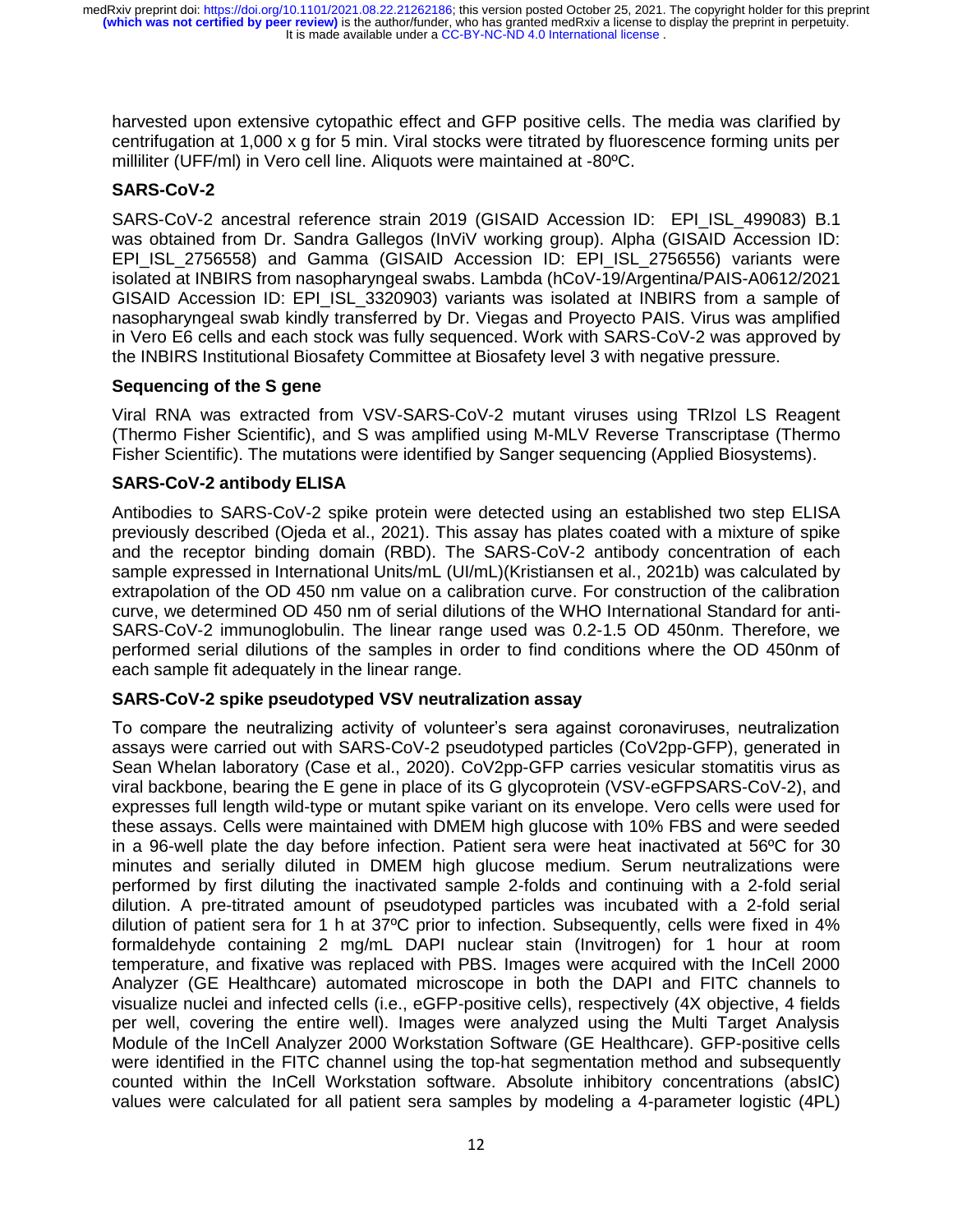regression with GraphPad Prism 8. The 4PL model describes the sigmoid-shaped response pattern. For clarity, it is assumed that the response can be expressed so that the slope increases as the concentration increase. Absolute inhibitory concentration (absIC) was calculated as the corresponding point between the 0% and 100% assay controls. Fifty % inhibition was defined by the controls for all the samples on the same plate. For example, the absIC50 would be the point at which the curve matches inhibition equal to exactly 50% of the 100% assay control relative to the assay minimum. A 4-parameter logistic (4PL) regression with GraphPad Prism 8 was used.

#### **Authentic SARS-CoV-2 neutralization assay**

Serum samples were heat-inactivated at 56ºC for 30 min and serial dilutions from 1/2 to 1/8192 were incubated for 1hs at 37ºC in the presence of ancestral or variants of SARS-CoV-2 in DMEM 2% FBS. Fifty ml of the mixtures were then deposited over Vero cells monolayers for an hour at 37°C (MOI = 0.01). Infectious media was removed and replaced for DMEM 2% FBS. After 72 h, cells were fixed with PFA 4% (4ºC 20min) and stained with crystal violet solution in methanol. The cytopathic effect (CPE) of the virus on the cell monolayer was assessed visually, if even a minor damage to the monolayer (1-2 «plaques») was observed in the well, this well was considered as a well with a manifestation of CPE. Neutralization titer was defined as the highest serum dilution without any CPE in two of three replicable wells.

### **Quantification and statistical analysis**

Antibody concentration, neutralizing titer and neutralizing potency index from volunteers of the same group were analyzed collectively. Neutralization assays were performed in biological duplicates

All statistical tests and plots were performed using GraphPad Prism 8.0 software. Comparison on non-paired determinations of antibody concentration and neutralizing titer made using twotailed Mann Whitney U test in Figures 2C, 2D, 3C and 3D. Comparison of antibody concentration, and neutralizing titer were made using two-tailed Wilcoxon matched paired test in Figures 1A, 1B, 2A, 2B, 3A and 3B and S1. Statistical significance is shown in the figure legends with the following notations: \*\*\*\*,p < 0.0001; \*\*\*,p < 0.001; \*\*,p < 0.01; \*,p < 0.05; ns, not significant. Geometric means with 95% confidence intervals were calculated in Figures 1A, 1B, 2A, 2B, 3A, 3B and S1.

#### **Data availability statement**

The datasets generated during and/or analyzed during the current study are available in the Mendeley Data repository, DOI:10.17632/v2ksr58dcv.1.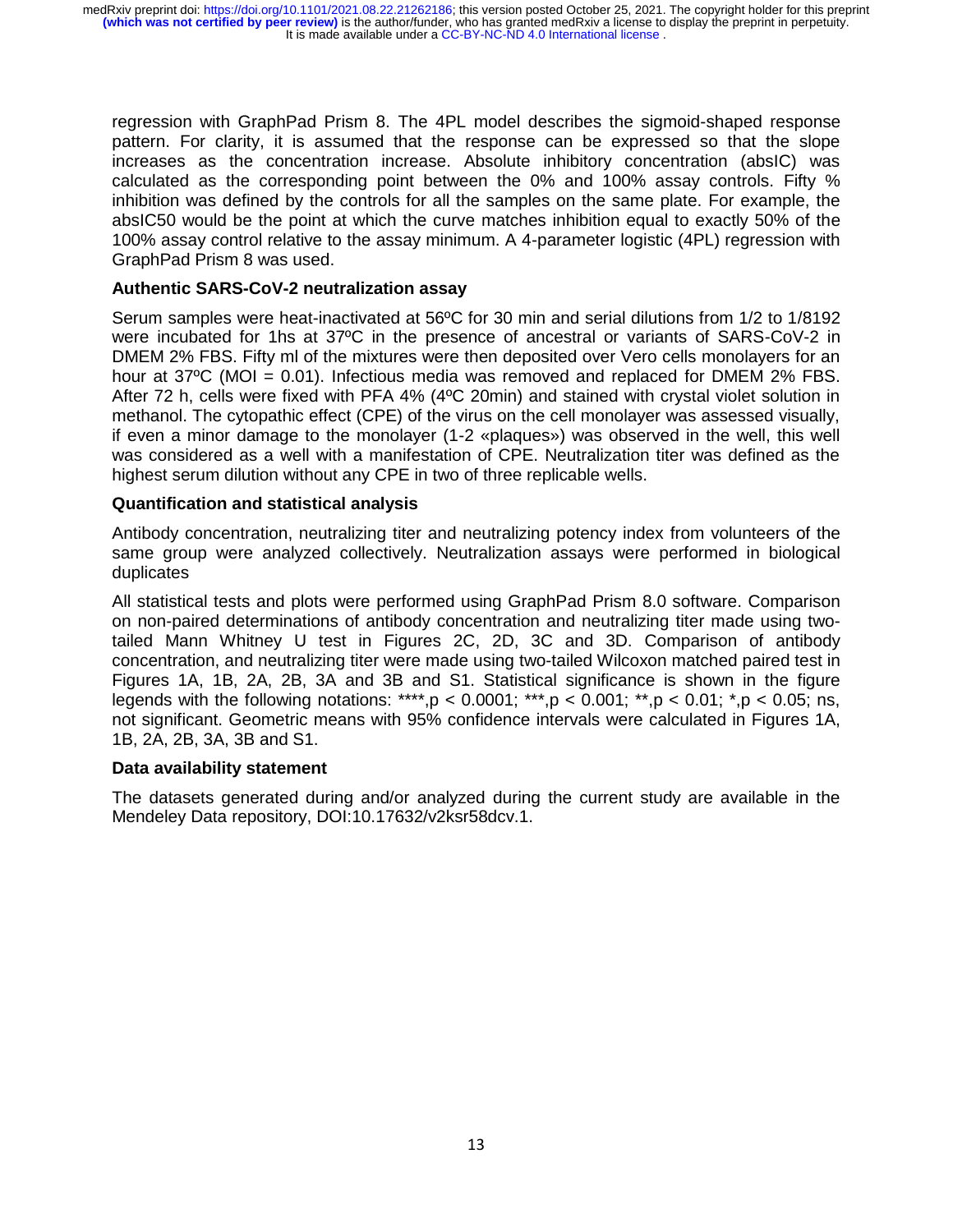| ID                      | <b>Sex</b> | Age range              | <b>Group clasification</b> |
|-------------------------|------------|------------------------|----------------------------|
| 1                       | F          | 76-80                  | 1                          |
| $\overline{\mathbf{c}}$ | М          | $71 - 75$              | 1                          |
| 3                       | M          | 71-75                  | 1                          |
| 4                       | M          | 66-70                  | 1                          |
| 5                       | M          | 66-70                  | 1                          |
| 6<br>7                  | F<br>M     | 66-70                  | 1<br>1                     |
| 8                       | М          | 61-65<br>61-65         | 1                          |
| 9                       | М          | 66-70                  | 1                          |
| 10                      | F          | 61-65                  | 1                          |
| 11                      | F          | 61-65                  | 1                          |
| 12                      | F          | 61-65                  | 1                          |
| 13                      | M          | 61-65                  | 1                          |
| 14                      | М          | 61-65                  | 1                          |
| 15                      | F          | 61-65                  | 1                          |
| 16                      | М          | 61-65                  | 1                          |
| 17<br>18                | F<br>M     | 61-65<br>61-65         | 1<br>1                     |
| 19                      | F          | 61-65                  | 1                          |
| 20                      | F          | 61-65                  | 1                          |
| 21                      | F          | 61-65                  | 1                          |
| 22                      | М          | 61-65                  | 1                          |
| 23                      | М          | 61-65                  | 1                          |
| 24                      | F          | 56-60                  | 1                          |
| 25                      | F          | 61-65                  | 1                          |
| 26                      | M          | 56-60                  | 1                          |
| 27                      | F          | 56-60                  | 1                          |
| 28                      | F          | 56-60                  | 1                          |
| 29<br>30                | F<br>F     | 56-60<br>56-60         | 1<br>1                     |
| 31                      | М          | 56-60                  | 1                          |
| 32                      | F          | 56-60                  | 1                          |
| 33                      | F          | $51 - 55$              | 1                          |
| 34                      | F          | $51 - 55$              | 1                          |
| 35                      | M          | $51 - 55$              | 1                          |
| 36                      | М          | $51 - 55$              | 1                          |
| 37                      | М          | $51 - 55$              | 1                          |
| 38                      | М          | 51-55                  | 1                          |
| 39                      | F<br>F     | 46-50                  | 1<br>1                     |
| 40<br>41                | M          | $51 - 55$<br>$51 - 55$ | 1                          |
| 42                      | F          | $51 - 55$              | 1                          |
| 43                      | F          | $51 - 55$              | 1                          |
| 44                      | F          | $51 - 55$              | 1                          |
| 45                      | Μ          | $51 - 55$              | 1                          |
| 46                      | М          | 46-50                  | 1                          |
| 47                      | F          | 46-50                  | 1                          |
| 48                      | F          | 46-50                  | 1                          |
| 49                      | F<br>F     | 46-50                  | 1<br>1                     |
| 50<br>51                | M          | 46-50<br>46-50         | 1                          |
| 52                      | F          | 46-50                  | 1                          |
| 53                      | F          | 46-50                  | 1                          |
| 54                      | F          | 46-50                  | 1                          |
| 55                      | F          | 46-50                  | 1                          |
| 56                      | F          | 41-45                  | 1                          |
| 57                      | F          | 41-45                  | 1                          |
| 58                      | F          | 41-45                  | 1                          |
| 59                      | M          | 41-45                  | 1                          |
| 60<br>61                | F<br>F     | 41-45<br>41-45         | 1<br>1                     |
| 62                      | F          | 41-45                  | 1                          |
| 63                      | F          | 41-45                  | 1                          |
| 64                      | F          | 41-45                  | 1                          |
| 65                      | M          | 41-45                  | 1                          |
| 66                      | F          | 36-40                  | 1                          |

**Supplementary Table 1**: Patient information. Age range, gender and group classification.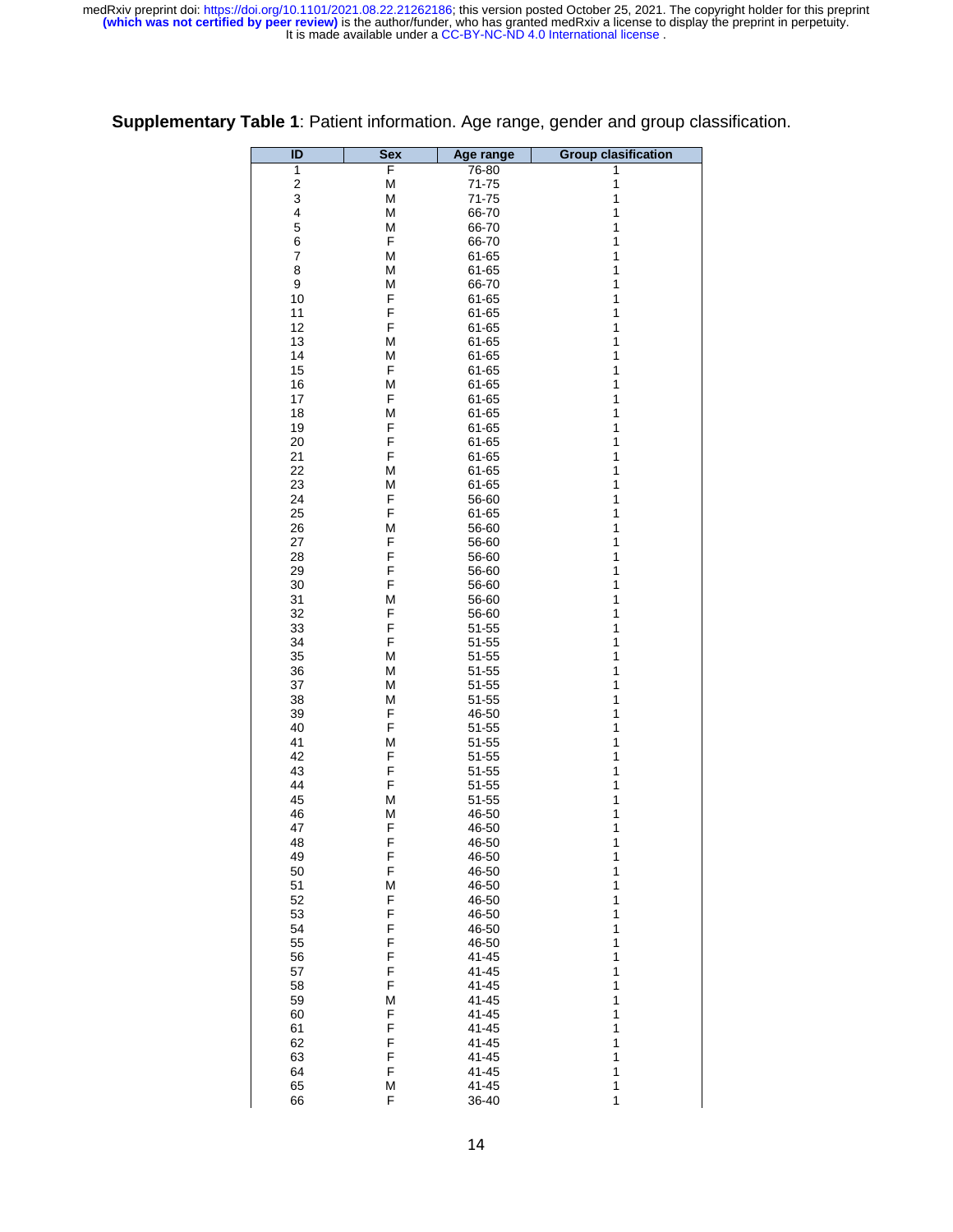| 67  | F | 36-40     | 1                                          |
|-----|---|-----------|--------------------------------------------|
| 68  | M | 36-40     | 1                                          |
|     |   |           |                                            |
| 69  | F | 36-40     | 1                                          |
| 70  | M | 36-40     | 1                                          |
| 71  | F | 36-40     | 1                                          |
| 72  | F | 36-40     | 1                                          |
| 73  | M | 36-40     | 1                                          |
| 74  | F | 36-40     | 1                                          |
| 75  | F | 31-35     | 1                                          |
| 76  | M | 31-35     | 1                                          |
|     |   |           |                                            |
| 77  | M | 31-35     | 1                                          |
| 78  | F | $31 - 35$ | 1                                          |
| 79  | F | $31 - 35$ | 1                                          |
| 80  | F | 31-35     | 1                                          |
| 81  | F | $31 - 35$ | 1                                          |
| 82  | F | 26-30     | 1                                          |
| 83  | F | 26-30     | 1                                          |
| 84  | F | 26-30     | 1                                          |
| 85  | F | 26-30     | 1                                          |
| 86  | F | 26-30     | 1                                          |
|     | F |           |                                            |
| 87  |   | 26-30     | 1                                          |
| 88  | F | 21-25     | $\mathbf{1}$                               |
| 89  | M | 56-60     | $\overline{\mathbf{c}}$                    |
| 90  | M | 26-30     | $\overline{\mathbf{c}}$                    |
| 91  | F | 41-45     | $\overline{c}$                             |
| 92  | F | 61-65     | $\overline{\mathbf{c}}$                    |
| 93  | F | 41-45     | $\overline{c}$                             |
| 94  | M | 56-60     | $\overline{\mathbf{c}}$                    |
| 95  | F | 36-40     | $\overline{\mathbf{c}}$                    |
| 96  | M | 61-65     | $\overline{a}$                             |
| 97  | M |           | $\overline{\mathbf{c}}$                    |
|     |   | 21-25     |                                            |
| 98  | F | 46-50     | $\overline{c}$                             |
| 99  | F | 26-30     | $\overline{\mathbf{c}}$                    |
| 100 | F | 46-50     | $\overline{c}$                             |
| 101 | F | 46-50     |                                            |
| 102 | M | 46-50     |                                            |
| 103 | F | 51-55     | $\begin{array}{c} 2 \\ 2 \\ 2 \end{array}$ |
| 104 | F | 26-30     | $\frac{2}{2}$                              |
| 105 | F | 56-60     |                                            |
| 106 | F | 41-45     | $\overline{\mathbf{c}}$                    |
| 107 | F | 46-50     | $\overline{c}$                             |
| 108 | F | 36-40     | $\overline{\mathbf{c}}$                    |
|     | F |           |                                            |
| 109 |   | 46-50     | $\overline{\mathbf{c}}$                    |
| 110 | F | 36-40     | $\overline{c}$                             |
| 111 | F | 61-65     | $\overline{\mathbf{c}}$                    |
| 112 | F | 51-55     | $\overline{c}$                             |
| 113 | F | 56-60     | $\overline{c}$                             |
| 114 | F | 66-70     | $\overline{c}$                             |
| 115 | F | 26-30     | $\overline{\mathbf{c}}$                    |
| 116 | F | 56-60     | $\overline{c}$                             |
| 117 | M | 56-60     | $\overline{c}$                             |
| 118 | F | $51 - 55$ | $\overline{c}$                             |
|     |   |           |                                            |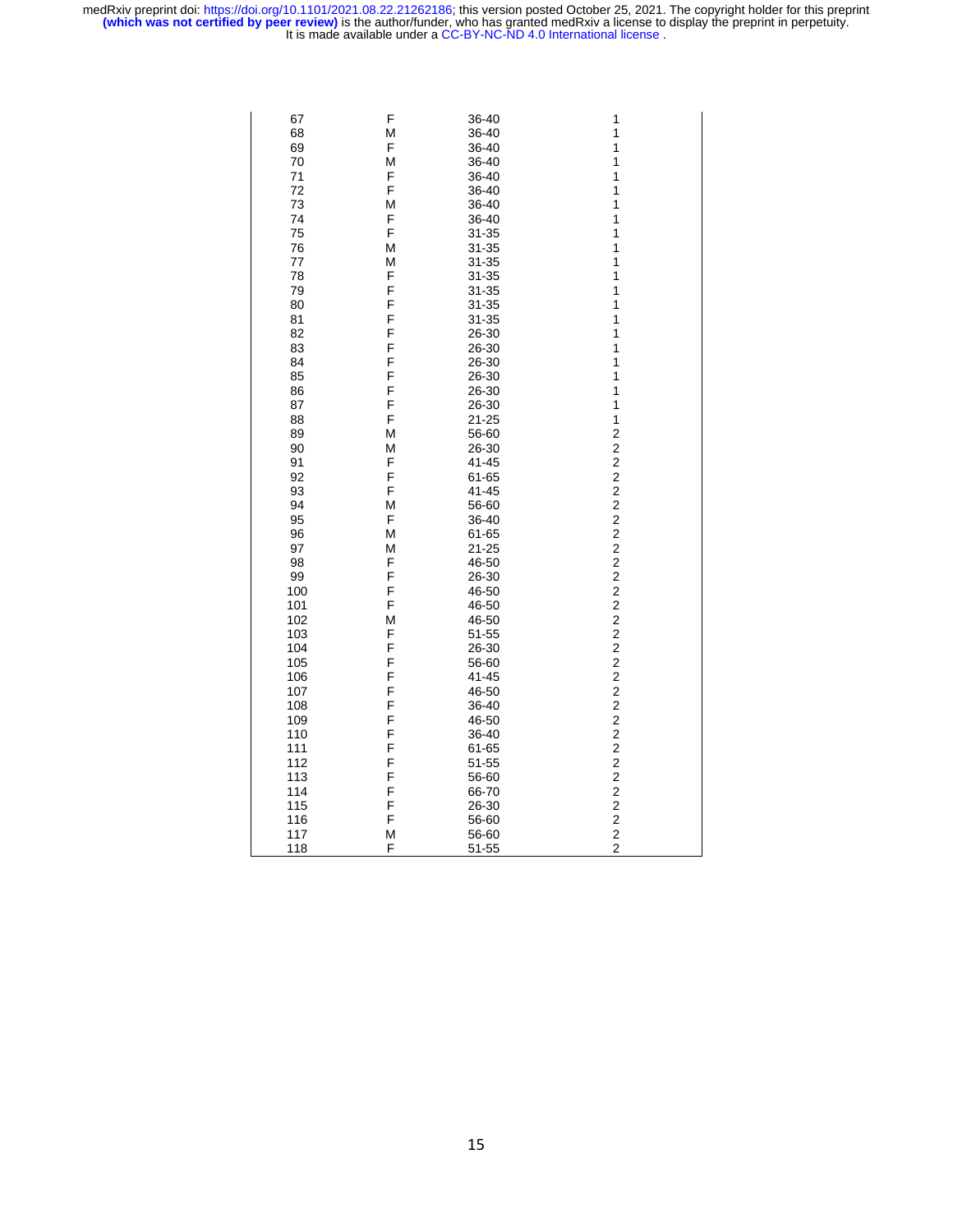

**Figure S1.** Immune response to the Sputnik V vaccine of seropositive participants at baseline. (A) IgG anti-SARS-CoV-2 spike levels quantified according to the WHO International Standard (*N* = 30). Antibodies were measured at 21, 42, and 120 days post the first dose of vaccine (post dose 1=21 days and post dose 2=42 days). (B) Neutralizing titers measured at 50% inhibition for the pseudotyped virus (CoV2pp GFP). Measurements were made 21, 42, and 120 days after first dose. Data were analyzed using a Wilcoxon matched paired test. Statistical significance is shown with the following notations: \*\*, *p* < 0.01; NS, not significant.

## **Acknowledgments**

Authors are grateful to Dr Ana Fernandez Sesma and Dr Daniela Hozbor for helpful discussions and Dr Benhur Lee for providing the ACE2/TMPRSS2 expressing 293T cells. This work was supported by NIH (NIAID) R01.AI095175 and PICT-2017-1717, PICT-2015-2555 and Fondo para la Convergencia Estructural del Mercosur (FOCEM) to AVG and by the National Ministry of Science Technology and Innovation or Argentina. We are grateful to the following institutions and staff who contributed in sample collection: *Biobanco de Enfermedades Infecciosas***:** Alejandro Czernikier, Yanina Ghiglione, Denise Giannone, María L. Polo, Florencia Quiroga, Belen Vecchione. We are thankful to Dr Guillermo Docena and members from the following hospitals: **HIEAC "San Juan de Dios":** Andrea Gatelli, Sofia Di Bella, Agustina Martinez, Martina Ferioli, Francisco Echeverria, Ramiro Agüero, Ana Caproli, Karina Gil,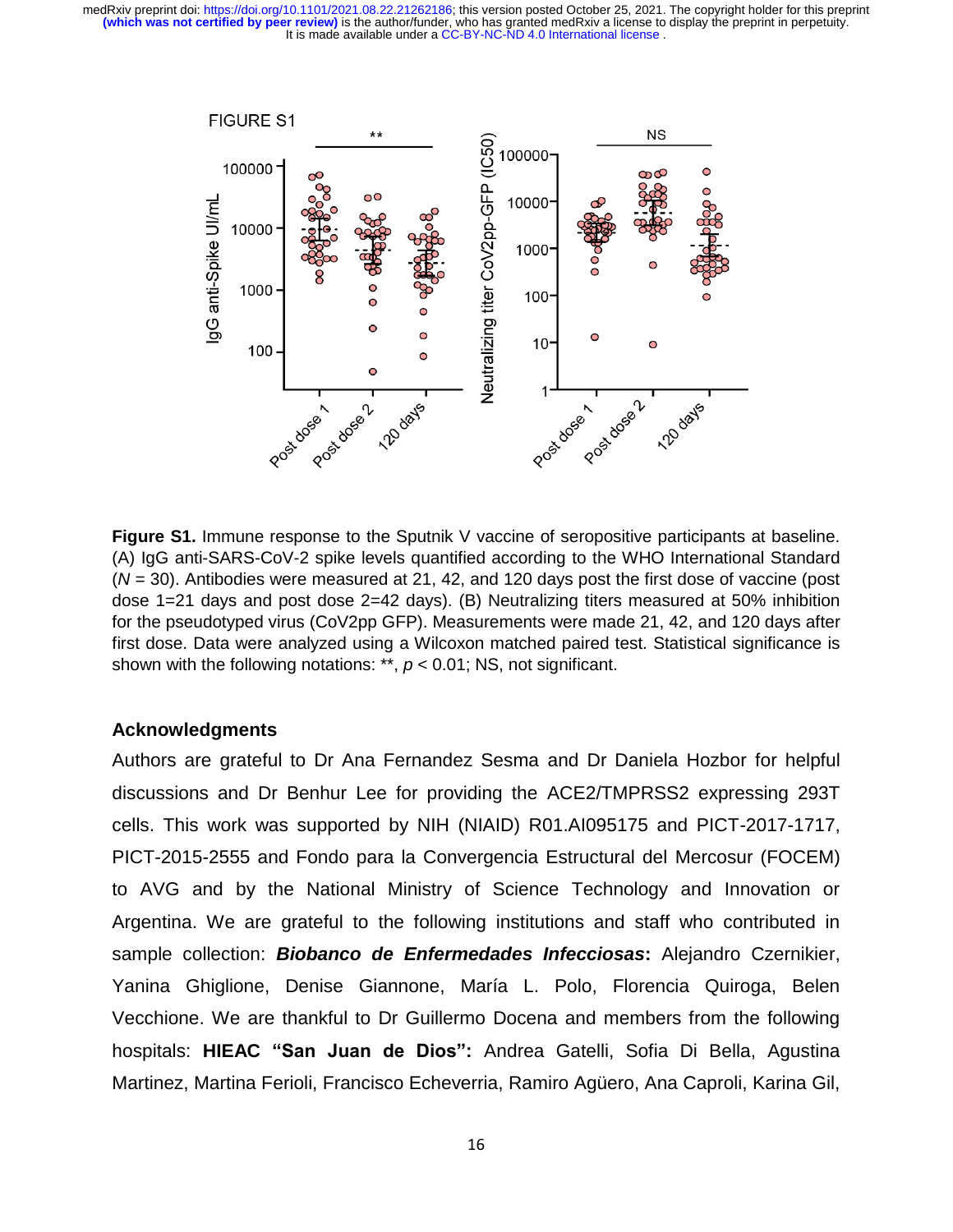Maria Colmeiro, Javier Rojas, Andres Angeletti, Luciano Malaissi, Edgardo Falcipieri, Julio Sachuen Leon; **HIGA "Dr. Rodolfo Rossi":** Claudia Varela, Ángeles Baridon, Soledad Ocampo, Emanuel Zapata, Melina Cancela y Verónica Forneris. **HIGA "San Martín":** Susana Marchetti, María Maxwell, Rosario Marcó, Cecilia Zolorzano, Micaela Nieva, Claudia Conta. **HIGA "Evita**": Silvina Olivera, Isabel Desimone, Alejandra Musto. **HIGA "Dr. Pedro Fiorito":** Aime Balanzino, Katherina Prost, Miriam Pereiro, Eliana Correa, Noelia Portillo, Cynthia Leguizamon, Alicia Quetglas. **HIGA "San Roque**": Lucia Piumetti Agustina Venturi Grossi, Paula Gelpi, Anabella Masci, Sofía Padín, Jesica Tinto. **HAC "El Cruce- Néstor Kirchner"**: Mabel Skrypnik, Blanca Guevara, Virginia Aniasi, Alan Estigarribia

## REFERENCES

Case, J.B., Rothlauf, P.W., Chen, R.E., Liu, Z., Zhao, H., Kim, A.S., Bloyet, L.M., Zeng, Q., Tahan, S., Droit, L., et al. (2020). Neutralizing Antibody and Soluble ACE2 Inhibition of a Replication-Competent VSV-SARS-CoV-2 and a Clinical Isolate of SARS-CoV-2. Cell Host Microbe *28*, 475-485.e5.

Dispinseri, S., Secchi, M., Pirillo, M.F., Tolazzi, M., Borghi, M., Brigatti, C., Angelis, M.L. De, Baratella, M., Bazzigaluppi, E., Venturi, G., et al. (2021). Neutralizing antibody responses to SARS-CoV-2 in symptomatic COVID-19 is persistent and critical for survival. Nat. Commun. *12,* 1-12.

Earle, K.A., Ambrosino, D.M., Fiore-Gartland, A., Goldblatt, D., Gilbert, P.B., Siber, G.R., Dull, P., and Plotkin, S.A. (2021). Evidence for antibody as a protective correlate for COVID-19 vaccines. Vaccine *39*, 4423–4428.

Gaebler, C., Wang, Z., Lorenzi, J.C.C., Muecksch, F., Finkin, S., Tokuyama, M., Cho, A., Jankovic, M., Schaefer-Babajew, D., Oliveira, T.Y., et al. (2021). Evolution of antibody immunity to SARS-CoV-2. Nature *591*, 639–644.

Khoury, D.S., Cromer, D., Reynaldi, A., Schlub, T.E., Wheatley, A.K., Juno, J.A., Subbarao, K., Kent, S.J., Triccas, J.A., and Davenport, M.P. (2021). Neutralizing antibody levels are highly predictive of immune protection from symptomatic SARS-CoV-2 infection. Nat. Med. *27*, 1205-1211.

Krammer, F. (2021). A correlate of protection for SARS-CoV-2 vaccines is urgently needed. Nat. Med. *27*, 1147–1148.

Kristiansen, P.A., Page, M., Bernasconi, V., Mattiuzzo, G., Dull, P., Makar, K., Plotkin, S., and Knezevic, I. (2021a). WHO International Standard for anti-SARS-CoV-2 immunoglobulin. Lancet *397*, 1347–1348.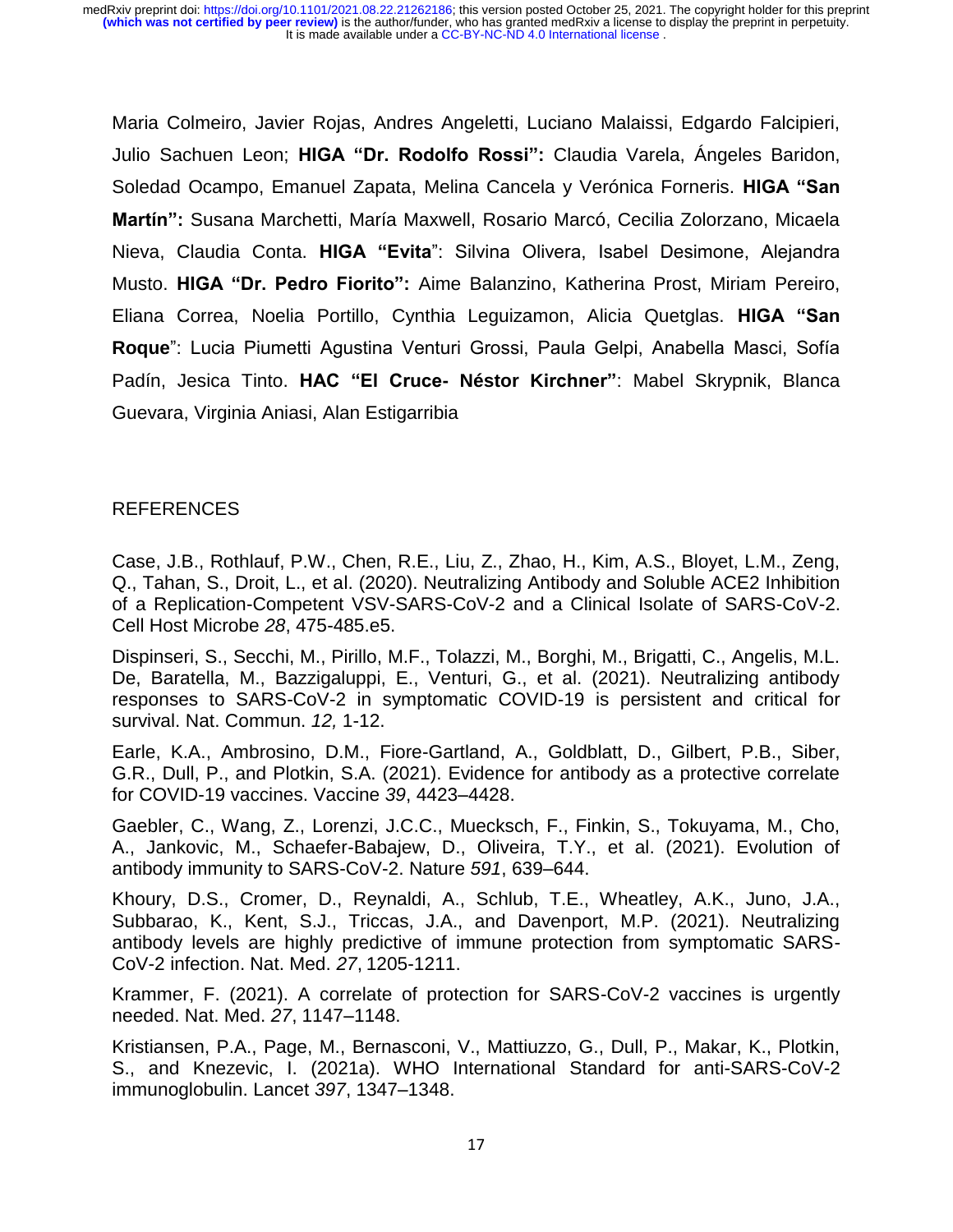Kristiansen, P.A., Page, M., Bernasconi, V., Mattiuzzo, G., Dull, P., Makar, K., Plotkin, S., and Knezevic, I. (2021b). WHO International Standard for anti-SARS-CoV-2 immunoglobulin. Lancet *397*, 1347–1348.

Logunov, D.Y., Dolzhikova, I. V., Zubkova, O. V., Tukhvatullin, A.I., Shcheblyakov, D. V., Dzharullaeva, A.S., Grousova, D.M., Erokhova, A.S., Kovyrshina, A. V., Botikov, A.G., et al. (2020). Safety and immunogenicity of an rAd26 and rAd5 vector-based heterologous prime-boost COVID-19 vaccine in two formulations: two open, nonrandomised phase 1/2 studies from Russia. Lancet *396*, 887–897.

Logunov, D.Y., Dolzhikova, I. V, Shcheblyakov, D. V, Tukhvatulin, A.I., Zubkova, O. V, Dzharullaeva, A.S., Kovyrshina, A. V, Lubenets, N.L., Grousova, D.M., Erokhova, A.S., et al. (2021). Safety and efficacy of an rAd26 and rAd5 vector-based heterologous prime-boost COVID-19 vaccine: an interim analysis of a randomised controlled phase 3 trial in Russia. Lancet *397*, 671–681.

Moriyama, S., Adachi, Y., Sato, T., Tonouchi, K., Sun, L., Fukushi, S., Yamada, S., Kinoshita, H., Nojima, K., Kanno, T., et al. (2021). Temporal maturation of neutralizing antibodies in COVID-19 convalescent individuals improves potency and breadth to circulating SARS-CoV-2 variants. Immunity *54*, 1–12.

Muecksch, F., Weisblum, Y., Barnes, C.O., Schmidt, F., Schaefer-Babajew, D., Wang, Z., Lorenzi, J.C.C., Flyak, A.I., DeLaitsch, A.T., Huey-Tubman, K.E., et al. (2021). Affinity maturation of SARS-CoV-2 neutralizing antibodies confers potency, breadth, and resilience to viral escape mutations. Immunity *0*, 1–16.

Ojeda, D.S., Gonzalez Lopez Ledesma, M.M., Pallarés, H.M., Costa Navarro, G.S., Sanchez, L., Perazzi, B., Villordo, S.M., Alvarez, D.E., Echavarria, M., Oguntuyo, K.Y., et al. (2021). Emergency response for evaluating SARS-CoV-2 immune status, seroprevalence and convalescent plasma in Argentina. PLOS Pathog. *17*, e1009161.

Proyecto País (2021). Reporte N ° 15 : Vigilancia activa de variantes de SARS-CoV-2 en la CABA, provincias de Buenos Aires, Chaco, Córdoba, La Pampa, Neuquén y Santa Fe. Actualización al 13/07/2021. *2020,* 1-11.

Romero, P.E., Dávila-Boarclay, A., Gonzáles, L., Salvatierra, G., Cuicapuza, D., Solis, L., Marcos, P., Huancachoque, J., Carhuaricra, D., Rosadio, R., et al. (2021). C.37: Novel lineage expanding in Peru and Chile, with a convergent deletion in the ORF1a gene (Δ3675-3677) and a novel deletion in the Spike gene (Δ246-252, G75V, T76I, L452Q, F490S, T859N).

Rossi, A.H., Ojeda, D.S., Varese, A., Sanchez, L., Gonzalez Lopez Ledesma, M.M., Mazzitelli, I., Juliá, A.A., Rouco, S.O., Pallarés, H.M., Costa Navarro, G.S., et al. (2021). Sputnik V Vaccine Elicits Seroconversion and Neutralizing Capacity to SARS CoV-2 after a Single Dose. Cell Reports Med. *2,* 100359.

Wang, Z., Muecksch, F., Schaefer-Babajew, D., Finkin, S., Viant, C., Gaebler, C., Hoffmann, H.-H., Barnes, C.O., Cipolla, M., Ramos, V., et al. (2021). Naturally enhanced neutralizing breadth against SARS-CoV-2 one year after infection. Nat. 2021 5957867 *595*, 426–431.

World Health Organization (2021). WHO Coronavirus (COVID-19) Dashboard | WHO